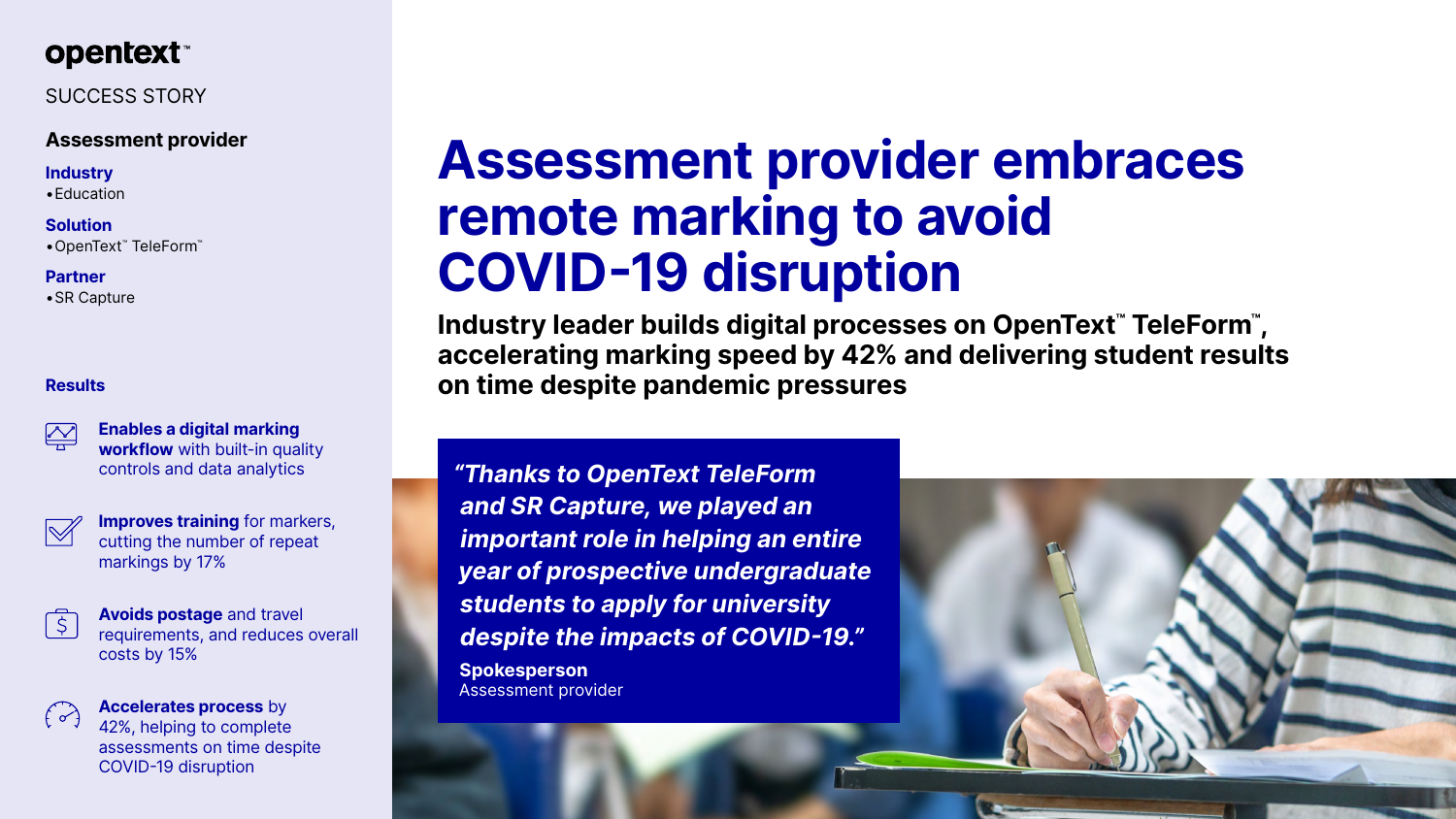

# **Supporting universities around the world**

This leading assessment provider designs and delivers assessments to learners around the world—helping higher education institutions select candidates for highly competitive study programs. The company's offering includes subject-specific, multiple-choice and essay-based tests, which universities use to identify the top applicants for their degree programs.

## **Performing under pressure**

As the assessment provider is closely linked to the university admissions cycle, it must mark large volumes of papers accurately and transparently, sometimes within just a few weeks of an exam sitting. In the past, the company relied heavily on paper processes. Each year, the organization would physically deliver paper tests to a central site, where specialists would mark them in shifts over the course of several days.

*"Transporting paper was time-consuming and costly, and there was a low but ever-present risk of pages getting lost in the shuffle,"* a company spokesperson says. *"It was also difficult to find markers who could travel the distance to our marking site."*

# **Tackling COVID-19 challenges**

To reduce costs and boost efficiency, the assessment provider embarked on an initiative to digitize the marking process, beginning with its multiple-choice examinations. When the COVID-19 pandemic struck, the organization realized it would be crucial to accelerate the transformation.

*"We immediately saw that lockdown measures and social distancing requirements posed a big threat to the normal admissions cycle,"* the spokesperson says. *"To reduce the risk of disruption for students, we looked for a way to bring forward the digitalization efforts for our essay-based examinations."*

# **Expanding a proven solution**

For more than a decade, the company has relied on a digital marking solution from SR Capture for multiple-choice exams, powered by data capture capabilities from OpenText™ TeleForm™. The assessment provider engaged SR Capture to extend the solution to enable remote marking for essay questions.

*"We've had more than 15 years of success with SR Capture and TeleForm for multiple-choice exam marking, so the solution was the clear choice,"* the spokesperson says. *"The SR Capture and OpenText support teams are always quick to help us with technical issues, and it's easy to get in touch with them."*

### **Working with trusted partners**

Using SR Capture software, the assessment provider developed digital marking workflows for essay questions. The new approach replicates the double-blind quality controls of the former process: two different markers review each paper and if the two scores diverge from a pre-defined threshold, a third marking is triggered automatically. By exploring this data in Microsoft® Power BI®, the organization can also gain valuable insights to help enhance efficiency and quality.

*"Since we started using the new SR Capture and TeleForm solution, we've measured big improvements to key performance indicators across the board. Our markers can evaluate assessments 42-percent faster, and we've cut the cost of the whole process by approximately 15 percent."* **Spokesperson,**

Assessment provider